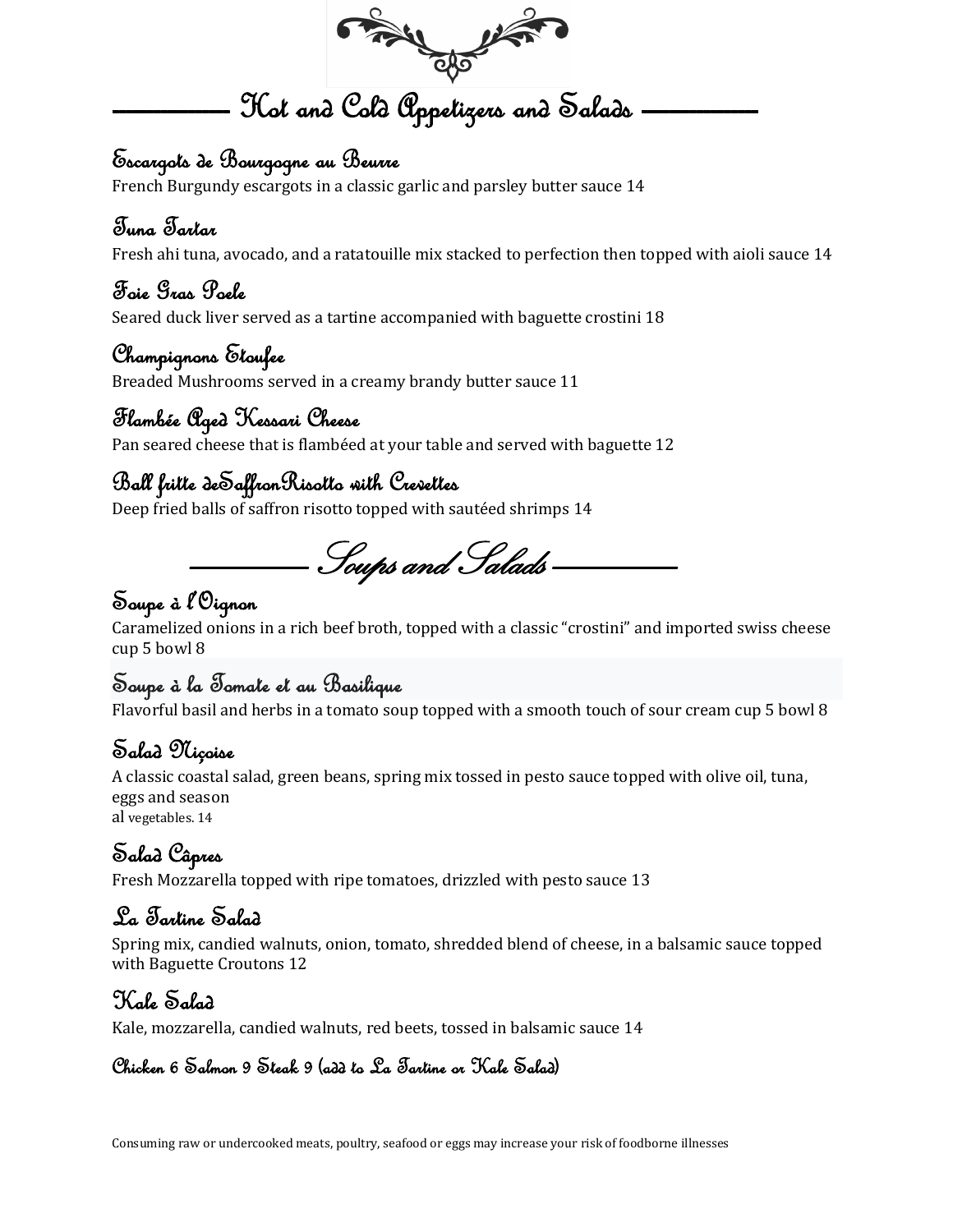

## Filet Mignon

8 oz filet mignon served with a mushroom bordelaise sauce and side of sautéed seasonal vegetable medley 36

## Steak au Poivre

6 oz filet prepared with a black pepper mushroom creamy sauce and served with red skin garlic and rosemary new potatoes and roasted vegetables 30

## Steak de Notre Dame

6 oz filet prepared with a mushroom Bordelaise sauce and served with red skin garlic and rosemary new potatoes and roasted vegetables 30

## Chateau Brilliant (for two)

12 oz Filet Mignon prepared with a mushroom bordelaise sauce served with redskin potatoes, risotto, and roasted vegetable medley 60

From the Sea

## Saumon a laMoutarde de Dijon

Salmon marinated in Dijon mustard sauce resting on a bed of roasted red pepper coulis served with a medley of roasted vegetables mushroom topped with crumbled feta cheese 25

## Blackened Ahi Thon au Chutney de Mangue

Seared blackened ahi tuna drizzled with a mango chutney resting on a bed of roasted red pepper coulis and served with a medley of roasted vegetables topped with crumbled feta cheese 25

# St-Jacque Scallops

Sea scallops basted with a creamy white wine sauce and served with roasted vegetables topped with crumbled feta cheese 27

# Risotto aux Angoustine

Broiled Main lobster tail topped with our garlic butter sauce served on spinach mushroom creamy saffron risotto.34

Poultry

## Canard a L'Orange Poêlé

Seared and glazed duck breast with a tangy orange sauce served with a side of saffron risotto and a medley of roasted vegetables 28

# Poulet a la Princess

Herb grilled chicken breast topped with mushroom lemon cream sauce resting on a medley of roasted vegetables and topped with feta cheese 23

## Cailles a la française

Seared then broiled marinated pair of quails serves with spinach and mushroom creamy saffron risotto toped with berry sauce. 28